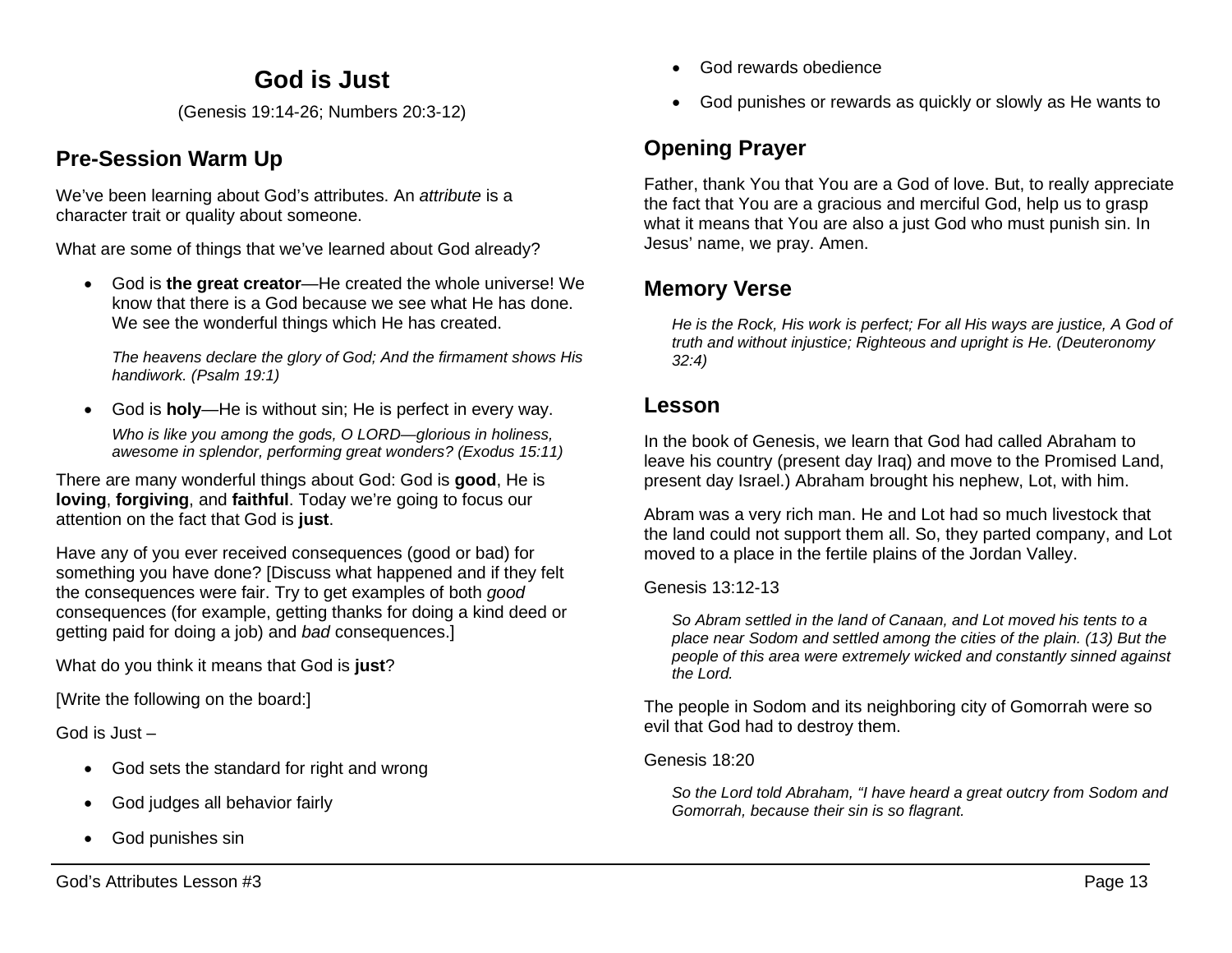God sent two angels (appearing as men) to warn Lot and his family to get out of the city. When the angels arrived, they found Lot sitting at the gate of Sodom.

#### Genesis 19:1

*That evening the two angels came to the entrance of the city of Sodom. Lot was sitting there, and when he saw them, he stood up to meet them. Then he welcomed them and bowed with his face to the ground.* 

The angels told Lot what God was about to do and told them to run for their lives.

#### Genesis 19:12-13

*Meanwhile, the angels questioned Lot. "Do you have any other relatives here in the city?" they asked. "Get them out of this place—your sons-inlaw, sons, daughters, or anyone else. (13) For we are about to destroy this city completely. The outcry against this place is so great it has reached the Lord, and he has sent us to destroy it."*

The angels told Lot to get his family out of the city. And God expected them to obey His warnings.

#### Genesis 19:14

*So Lot rushed out to tell his daughter' fiancés, "Quick, get out of the city! The Lord is about to destroy it." But the young men thought he was only joking.*

Lot's sons-in-law mocked (made fun of) the angle's warnings. They didn't take them seriously.

Do you believe God when He says that *the wages for sin is death*? (Romans 6:23) He's not kidding! He says that there is no forgiveness without the shedding of blood (Hebrews 9:22). We deserve to be punished for our sins.

### Genesis 19:15-17

*At dawn the next morning the angels became insistent. "Hurry," they said to Lot. "Take your wife and your two daughters who are here. Get out* 

*right now, or you will be swept away in the destruction of the city!" (16) When Lot still hesitated, the angels seized his hand and the hands of his wife and two daughters and rushed them to safety outside the city, for the LORD was merciful. (17) When they were safely out of the city, one of the angels ordered, "Run for your lives! And don't look back or stop anywhere in the valley! Escape to the mountains, or you will be swept away!"*

God, fortunately for us, is not only just, but He is merciful! Isn't it wonderful to know that God provides a way of escape?

When you are tempted to do ungodly things by the kids at school or by the characters on TV, remember what God's Word says,

1 Timothy 6:11

*But you, Timothy, are a man of God; so run from all these evil things. Pursue righteousness and a godly life, along with faith, love, perseverance, and gentleness.*

God's word here is telling us to run for our lives from wrong, just like the angels told Lot to run from Sodom.

This means that you need to say "*No, thank you*" when tempted to sin; switch the channel or turn off the TV instead of allowing yourself to be amused and entertained by immoral ideas. Pursue (or choose) what is right: Read God's Word so you know right from wrong; listen carefully to wise parents and teachers who want to protect you from being hurt. If you have friends that temp you to do wrong things, make new friends who love God. Otherwise, you may face terrible consequences that you will live to regret.

Although Lot was spared when God sent fire from heaven to destroy the cities of the plain, he lost everything.

#### Genesis 19:23-25

*Lot reached the village just as the sun was rising over the horizon. (24) Then the LORD rained down fire and burning sulfur from the sky on Sodom and Gomorrah. (25) He utterly destroyed them, along with the*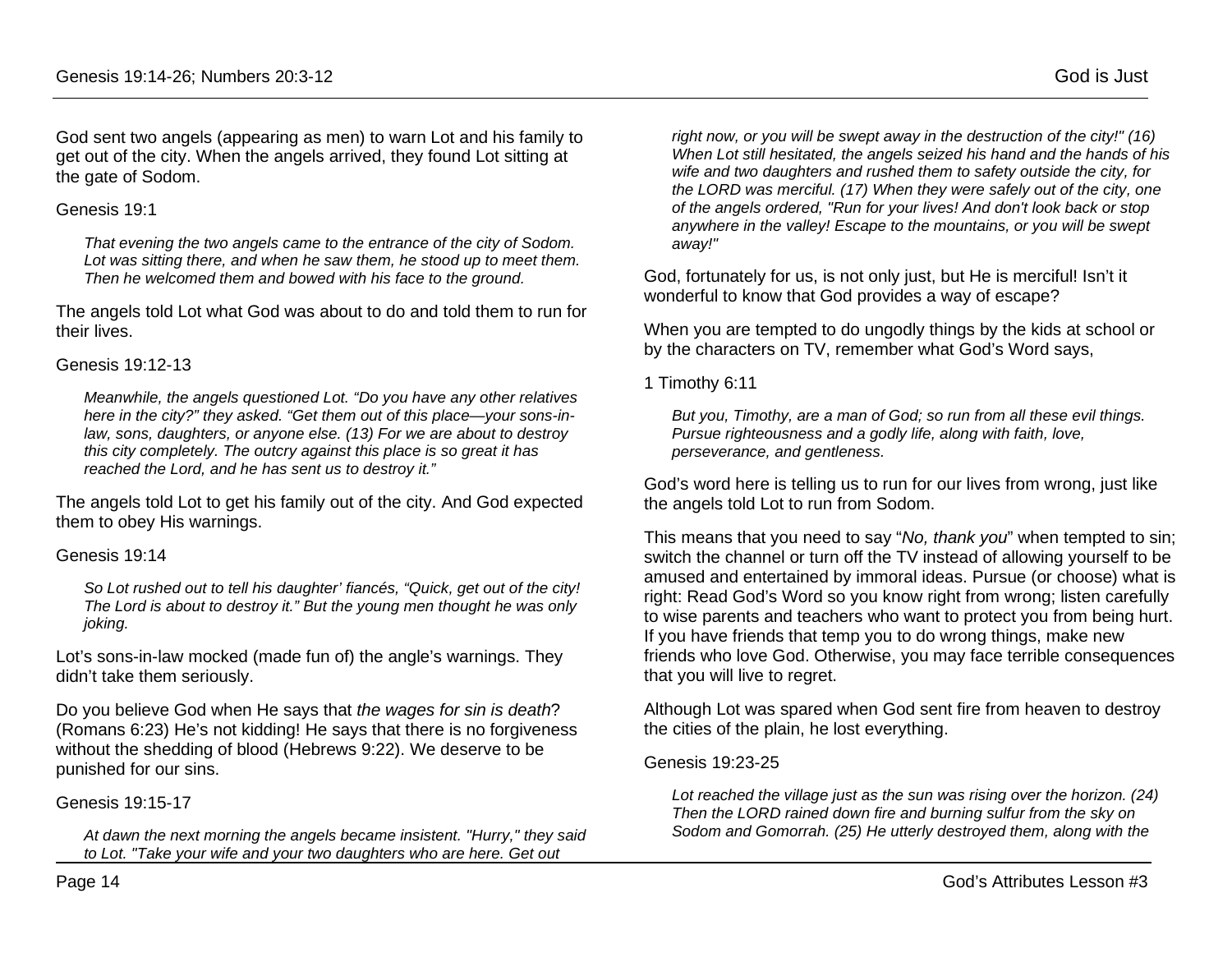*other cities and villages of the plain, wiping out all the people and every bit of vegetation.*

Lot lost all of his possessions and even some of his family.

#### Genesis 19:26

*But Lot's wife looked back as she was following behind him, and she turned into a pillar of salt.*

Back in verse 17, the angels warned Lot not to look back or stop, but to run for his life. Why do you think Lot's wife looked back? (She didn't believe God, she was curious to see what was happening; Lot was very rich so she probably had a beautiful home with servants and lovely possessions that she might have longed to hold on to.)

This is an example of when God chose to issue immediate consequences for disobedience. Lot's wife was punished immediately when she disobeyed God's warning.

An example of God delaying his punishment for sin is when Moses sinned against God.

When Moses was leading the Israelites through the desert from Egypt to the Promised Land, the people often grumbled and complained. One time they were hot and tired and thirsty. They needed water.

God wanted to use this as an opportunity to teach the people about His mighty power, provision, and protection.

#### Numbers 20:8

*"You and Aaron must take the staff and assemble the entire community. As the people watch, speak to the rock over there, and it will pour out its water. You will provide enough water from the rock to satisfy the whole community and their livestock."* 

What did God tell Moses to do? (*Speak* to the rock and it would pour out water.) Let's see if Moses did what God told him to do.

#### Numbers 20:9-10

*So Moses did as he was told. He took the staff from the place where it was kept before the LORD. (10) Then he and Aaron summoned the people to come and gather at the rock. "Listen, you rebels!" he shouted. "Must we bring you water from this rock?"* 

Moses got the rod and went back to the people and called them to come together at the rock. But he was very, very angry…

#### Numbers 20:11

*Then Moses raised his hand and struck the rock twice with the staff, and water gushed out. So the entire community and their livestock drank their fill.* 

Why do you think Moses struck the rock?

When you're angry you don't always think straight, do you? Moses was so angry he didn't *speak* to the rock as God had told him to do; he struck the rock with the rod, not once, but twice!

God loved the people so much he made the water gush out of the rock so that they and their animals could drink. But Moses had disobeyed God.

Do you think that God would have to punish Moses for disobeying Him? Yes! All sin must be punished. Let's see how God punished Moses for being disobedient.

#### Numbers 20:12

*But the LORD said to Moses and Aaron, "Because you did not trust Me enough to demonstrate My holiness to the people of Israel, you will not lead them into the land I am giving them!"*

Not go into the Promised Land! After all those years of traveling over dusty sand! Moses must have wept many bitter tears. How he must have regretted not obeying God!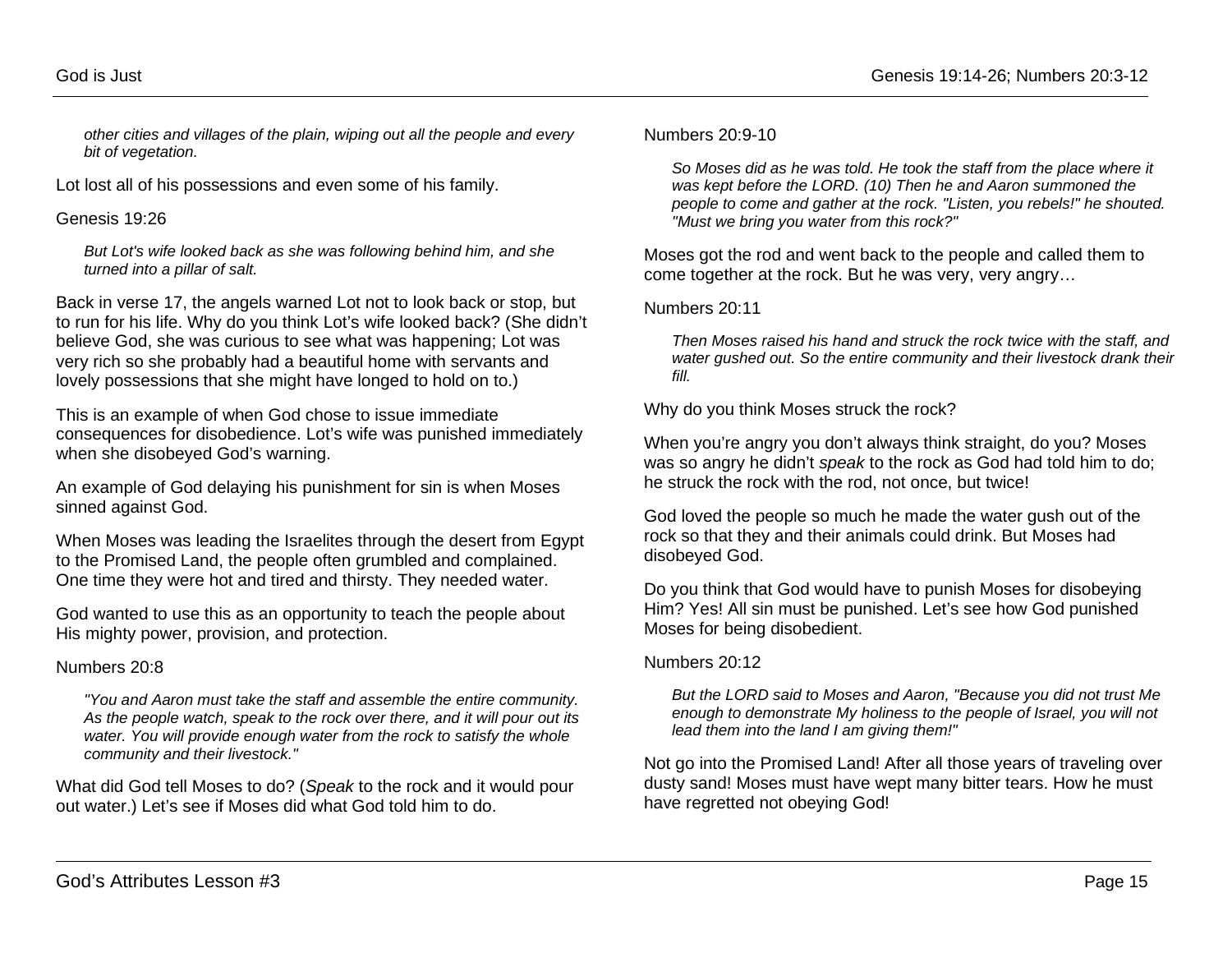Even though Moses obeyed God many times before, God expected him to set an example for the people he was leading.

God expects you and me to set a good example to others, too. When you do naughty things that brings disgrace to God's name. You are not being a good example to others. God wants you to lead others to Him.

Do you think that God loved Moses less for being disobedient? God still loved Moses even though he had sinned against Him. God loved him with a Father's love; just like he loves you.

There is always forgiveness with God. If you do anything that displeases God all you need to do is go to Him in prayer and ask Him to forgive you. Then you must stop doing those things that are not God pleasing.

But, you have to understand, that even though God forgives you for your sin, sin *must be* punished. There *are* consequences to your sin. Some sins have bigger and longer lasting consequences. For Moses, he was never allowed to go into the Promised Land.

Do you think that was fair of God? [Teacher, let the children discuss.]

Did Moses throw a fit and quit serving God because he couldn't go into the land? No, he knew he had done wrong. He kept right on loving and serving God. Moses knew God to be fair. He would trust God with his punishment.

In accepting his punishment without complaint, he became a good example to the people following him. He showed people that he still believed in God and trusted Him.

This is an example of when God chose to issue delayed consequence for disobedience. Moses wandered the desert faithfully with the Israelites and after forty years was not allowed to take them into the Promised Land.

God is still the same just God that He was in the time of Lot and Moses. He still punishes sin and rewards obedience.

#### Hebrews 4:13

*Nothing in all creation is hidden from God. Everything is naked and exposed before his eyes, and he is the one to whom we are accountable.*

God is a just God and nothing can escape Him.

Romans 14:10b

*Remember, we will all stand before the judgment seat of God.*

We will all stand before God some day and have to give Him an account.

#### Ecclesiastes 11:9

*Young people, it's wonderful to be young! Enjoy every minute of it. Do everything you want to do; take it all in. But remember that you must give an account to God for everything you do.*

He rewards obedience and punishes sin.

What are you doing to be sure that you are following God's way? Are you living a life that is pleasing before the Lord?

What are your three favorite TV shows? [Teacher, ask: How do the characters feel about God? How can you tell? What kinds of things do the characters do that are wrong? How does this TV show remind you of something you learned about God?]

Sin is serious to God.

God is always fair. He always makes the right decision. When you learn that God is just, you will realize that God must punish your sin. But, because of God's love, His justice works perfectly with His mercy.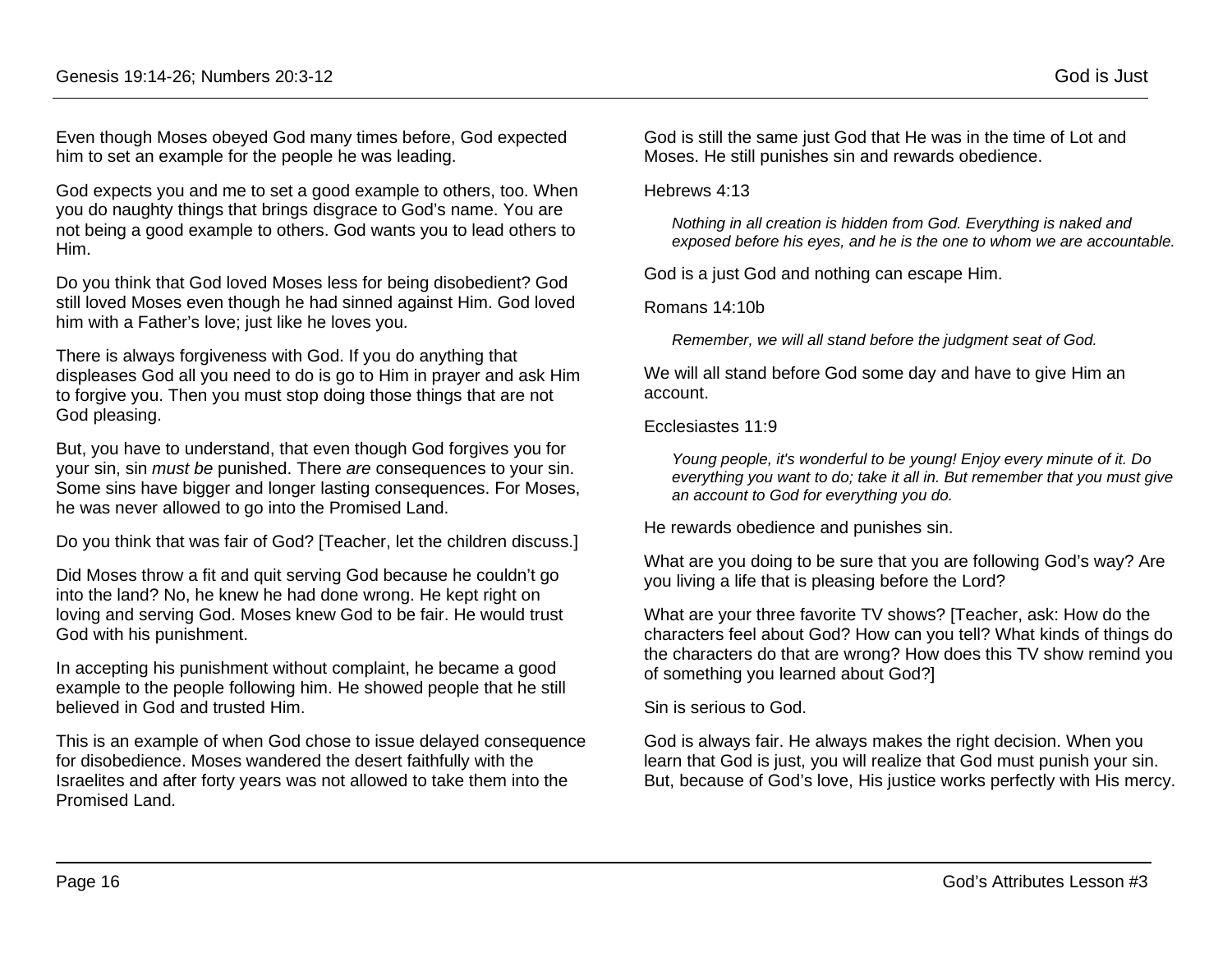That's why He sent Jesus to pay for all sin on the cross. Now because the price is paid, God is "just" NOT to give us the punishment that we deserve if we will turn to Him.

#### Romans 3:23-26

*For everyone has sinned; we all fall short of God's glorious standard. (24) Yet God, in his grace, freely makes us right in his sight. He did this through Christ Jesus when he freed us from the penalty for our sins. (25) For God presented Jesus as the sacrifice for sin. People are made right with God when they believe that Jesus sacrificed his life, shedding his blood. This sacrifice shows that God was being fair when he held back and did not punish those who sinned in times past, (26) for he was looking ahead and including them in what he would do in this present time. God did this to demonstrate his righteousness, for he himself is fair and just, and he makes sinners right in his sight when they believe in Jesus.*

However, if someone doesn't turn their life over to Him, He must and will punish those who insist on going their own way instead of His. God's punishment for sin is eternal separation from Him.

But God has made a way of escape for you. The Lord Jesus Christ took the punishment for your sin when He shed His blood on the cross.

Jesus died but is alive in heaven today. He will give you His free gift of forgiveness and everlasting life if you believe and trust in Him and what He did on the cross.

John 3:16

*For this is how God loved the world: He gave his one and only Son, so that everyone who believes in him will not perish but have eternal life.*

If you do not turn your life over to God, Satan will destroy your life. But you can choose God's way.

## **Closing Prayer**

Father, help us to really grasp the fact that You hate our sin. You said that all sin must be punished and if we don't trust and believe that You took our punishment for us, then we will be doomed to eternal life without You. Help us to fall down on our knees and thank You for providing the way of escape for us. In Jesus' name, we pray. Amen.

## **Learning Activities**

### **Work Sheet**

### *Making God's Word Personal*

(See the attached worksheet.)

## **Game Center**

### *Knock Knock*

### **Preparation**:

Write the following words (or others you can think of) on index cards, one word on each card, and place the cards in a shoebox or basket. Repeat the words as needed to have enough cards for each child.

- KINDNESS GENTLENESS
- 
- FRIENDLY PATIENCE
- COMPASSION FORGIVENESS
- PEACE LOVE

### **Play**:

Select one child to be king (or queen). Have the King sit on a chair (throne) at one end of the room, and have the remaining kids draw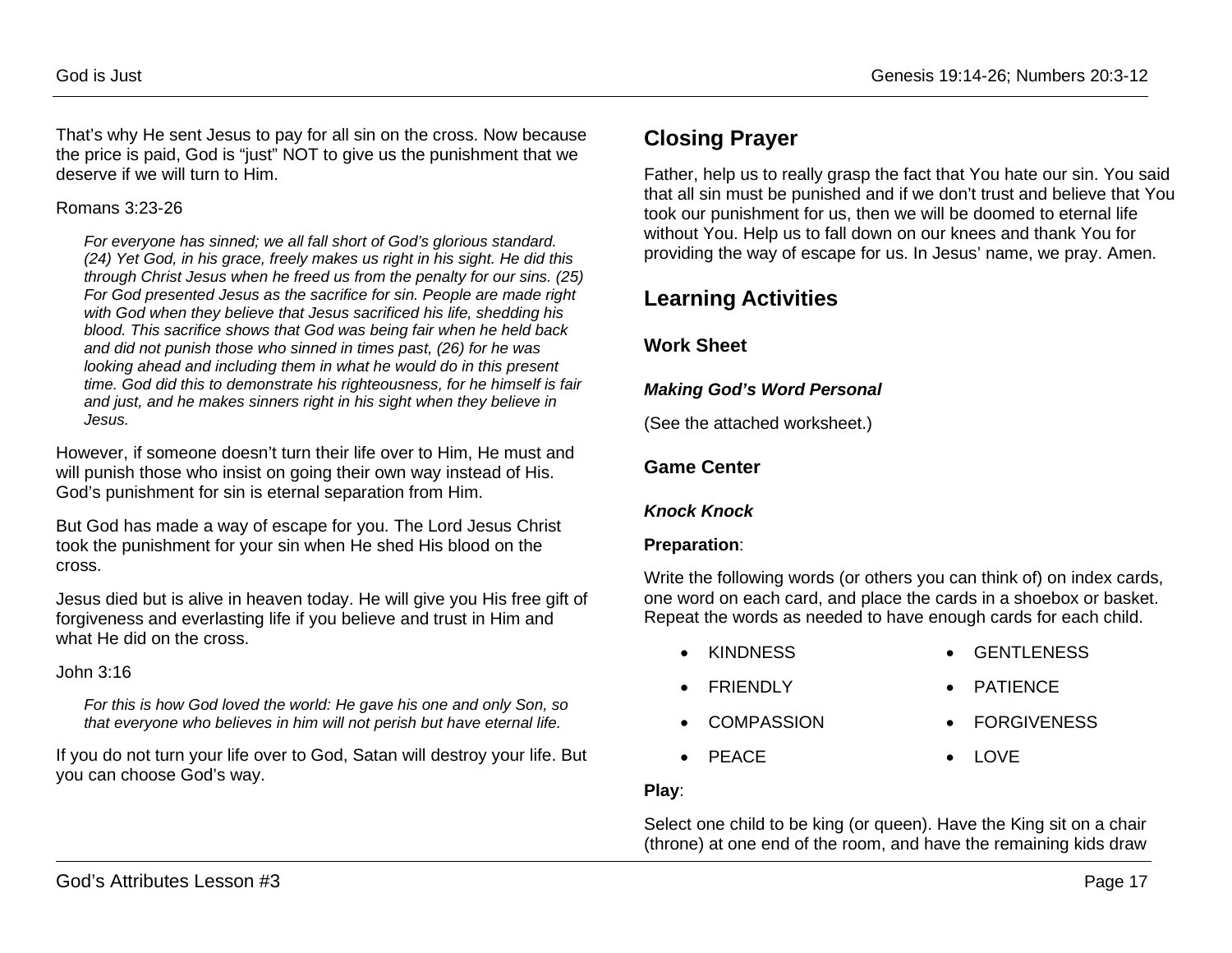one card from the basket. Then have them line up in front of the king. The object is for children to come up with a situation that describes the word on their card. For example, if they picked the card KINDNESS, the child may say something like "*My little brother wanted to play with my toys, so I let him. This is Kindness*." The king will judge if the situation truly described the word kindness, and if so, will let the child enter the kingdom.

#### **What you will do**:

(After selecting the king and lining up the children with their cards…) The king is a very wise king. He wants to be sure you know what is pleasing to God before he lets you enter his kingdom. That is why the king gave each of you a word. You must show the king you know the meaning of the word by giving an example of something you can do that matches the word. For example, if your word is CARING, you could give me an example like "*My grandma was sick, so I help her by cleaning her house*." If the king agrees that your example describes being CARING, he will let you enter the kingdom. If he does not agree, you pick another word from the basket, go to the end of the line and try again.

The play starts with each of you saying, "*Knock-Knock*." The king will ask, "*What word do you have*?" then each of you, in turn, will say your word and then your example. If the king accepts your example, he will say, "*Please enter my kingdom*." If the king does not accept it, he will say, "*Sorry, be away with you*."

The make-believe kingdom in this game may resemble heaven, but it is not heaven. There is no way to get to heaven on our own, not by what we know or what we do. That's because heaven is a free gift. Only by receiving Jesus in our heart do we receive this wonderful gift.

However, as children it is important to know what behaviors are Godly and what behaviors are a result of a sinful nature. By knowing the difference, we can begin to recognize there is a lot of sin in our life. When we admit we are sinners, we begin to understand the need for God's grace and forgiveness.

Or, use the following review questions in a time of discussion or a game of your choice:

- 1. Have you ever received a good consequence for something you have done?
- 2. Have you ever received a bad consequence for something you have done?
- 3. What does it mean that God is just? (He is righteous and fair.)
- 4. Does God always issue consequences for our behavior immediately? (No)
- 5. Why did God have to destroy Sodom and Gomorrah? (The people were evil.)
- 6. God says that all sin must be punished. What did God say was required for Him to forgive sin? (The shedding of blood)
- 7. When you are tempted to do ungodly things, what does God's word tell you to do in 1 Timothy 6:11? (Run from wrong; choose to do the right thing.)
- 8. Why did Lot's wife look back? (She hated to leave that city of sin.)
- 9. What did God tell Moses to do to get water for the people? (Speak to the rock and it would pour out water.)
- 10. What did Moses do? Was he obedient to God? (No, he struck the rock.)
- 11. Why did Moses strike the rock? (He was angry.)
- 12. Why did God punish Moses for striking the rock? (God expected him to set a good example for the people he was leading.)